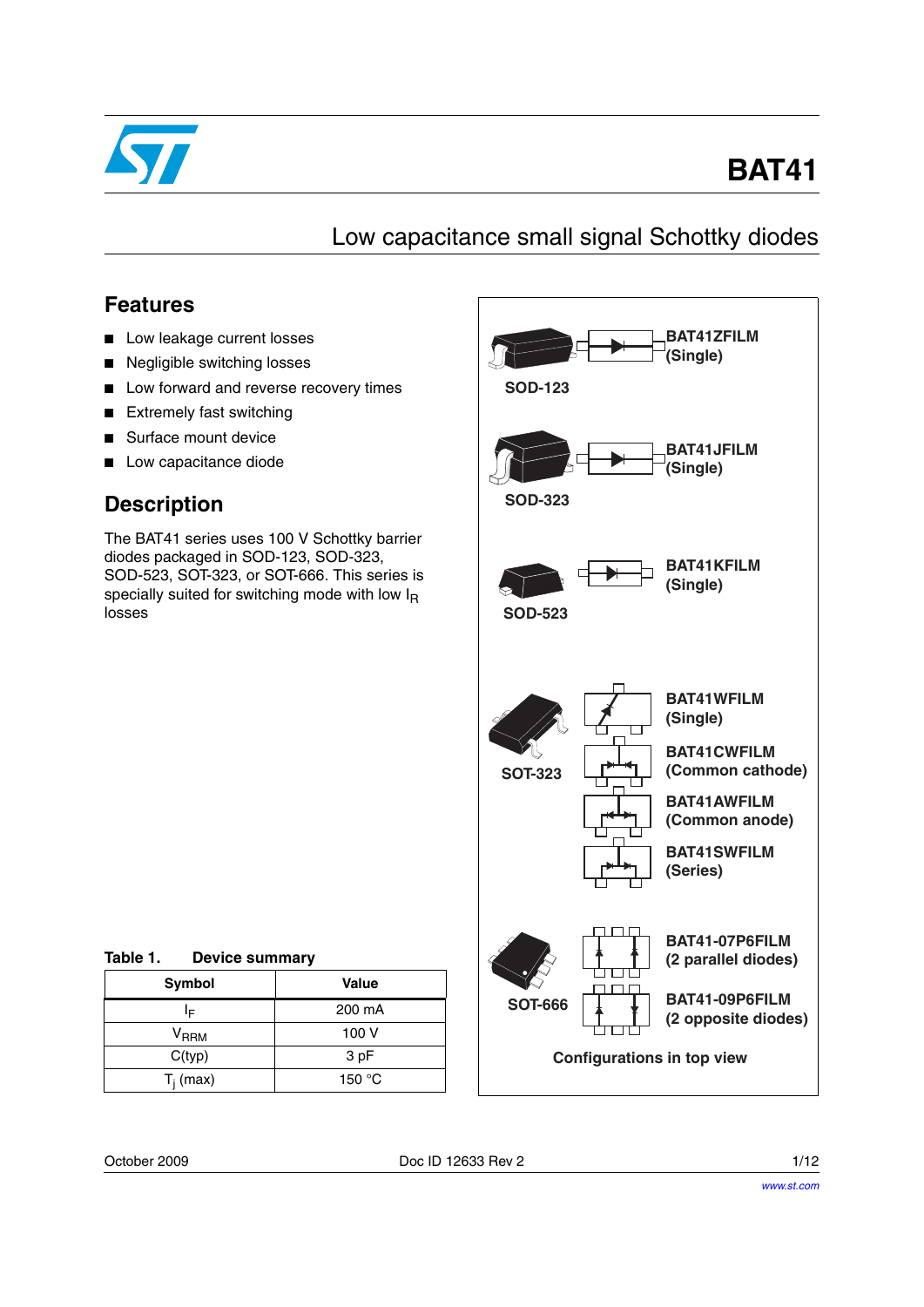## **1 Characteristics**

#### Table 2. **Table 2. Absolute ratings (limiting values at Tj = 25 °C, unless otherwise specified)**

| <b>Symbol</b>          | <b>Parameter</b>                                                 | Value           | Unit |
|------------------------|------------------------------------------------------------------|-----------------|------|
| <b>V<sub>RRM</sub></b> | Repetitive peak reverse voltage                                  | 100             |      |
| ΙF                     | Continuous forward current                                       | 200             | mA   |
| <sup>I</sup> FSM       | $t_0$ = 10 ms Sinusoidal<br>Surge non repetitive forward current |                 | A    |
| $^{\mathsf{T}}$ stg    | Storage temperature range                                        | $-65$ to $+150$ | °C   |
| T.                     | Maximum operating junction temperature                           | 150             | °C   |

#### Table 3. **Thermal parameters**

| Symbol                                              | <b>Parameter</b> |                  |                  | Value         | Unit |
|-----------------------------------------------------|------------------|------------------|------------------|---------------|------|
|                                                     |                  |                  | SOD-123          | 500           |      |
| Junction to ambient <sup>(1)</sup><br>$R_{th(i-a)}$ |                  | SOT-323, SOD-323 | 550              | $\degree$ C/W |      |
|                                                     |                  |                  | SOD-523, SOT-666 | 600           |      |

1. Epoxy printed circuit board with recommended pad layout

#### Table 4. **Static electrical characteristics**

| <b>Symbol</b> | <b>Parameter</b>        | <b>Test conditions</b> |                | Min. | Typ. | Max. | Unit |
|---------------|-------------------------|------------------------|----------------|------|------|------|------|
| $I_{R}^{(1)}$ | Reverse leakage current | $T_i = 25 °C$          | $V_R = 50 V$   |      |      | 0.1  | μA   |
|               | $T_i = 100 °C$          |                        |                |      | 20   |      |      |
| $V_E^{(2)}$   | Forward voltage drop    | $T_i = 25 °C$          | $I_F = 1$ mA   |      | 400  | 450  | mV   |
|               |                         |                        | $I_F = 200$ mA |      |      | 1000 |      |

1. Pulse test:  $t_p = 5$  ms,  $\delta < 2$  %

2. Pulse test:  $t_p = 380 \text{ }\mu\text{s}, \delta < 2 \%$ 

#### Table 5. **Dynamic characteristics**

| Symbol | <b>Parameter</b>  | <b>Test conditions</b> | Min. | Typ. | Max. | Unit |
|--------|-------------------|------------------------|------|------|------|------|
|        | Diode capacitance | $V_B = 1 V, F = 1 MHz$ |      |      |      | b۲   |

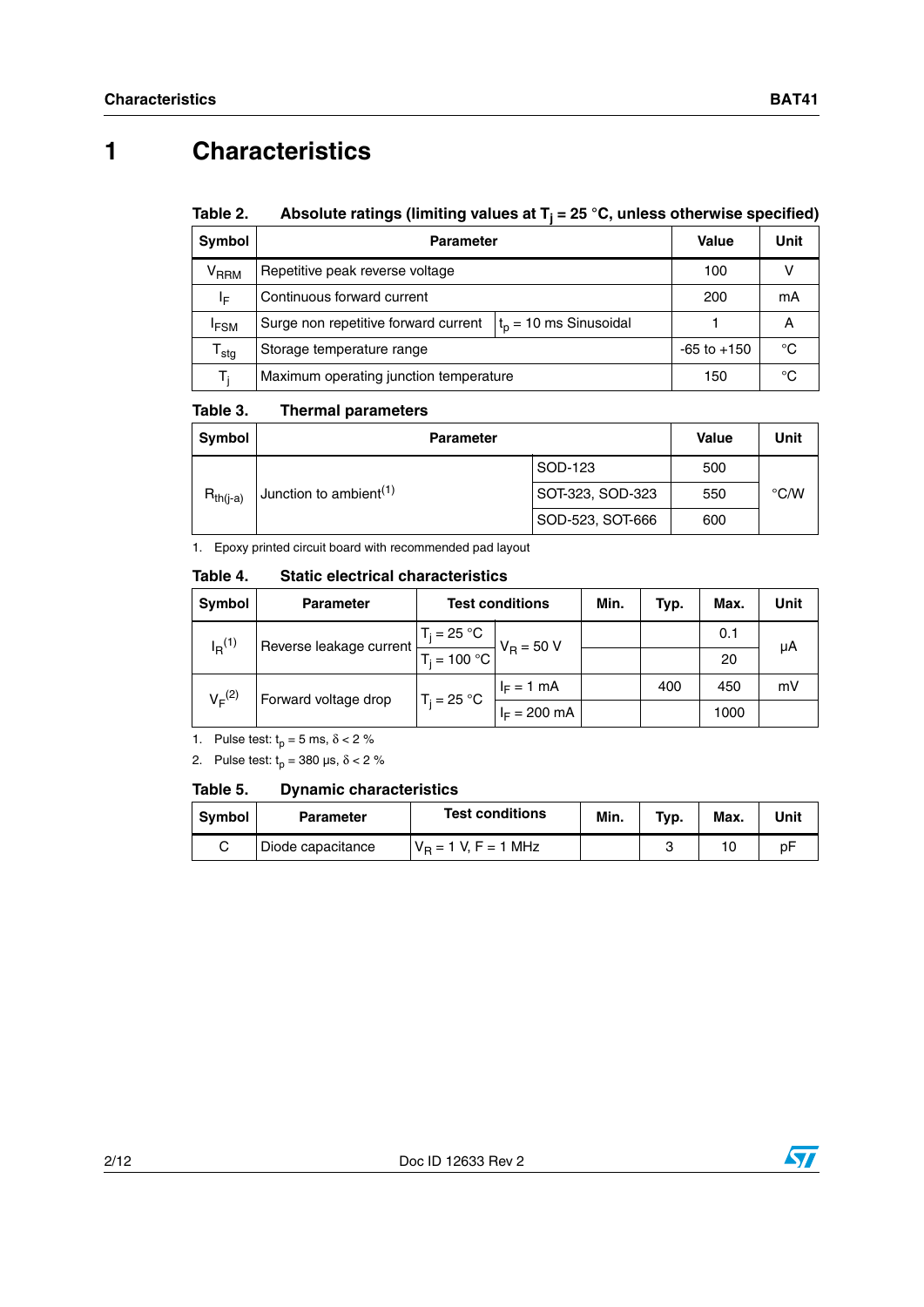### **Figure 1. Average forward power dissipation versus average forward current**





### **Figure 3. Reverse leakage current versus reverse applied voltage (typical values)**



 **Figure 5. Junction capacitance versus reverse applied voltage (typical values)**



0 25 50 75 100 125 150

 $\mathsf{Tamb}({}^{\circ}\mathsf{C})$ 



**Figure 6. Forward voltage drop versus forward current (typical values)**



0.00 0.02  $0.04$ 0.06 0.08 0.10 0.12 0.14 0.16 0.18 0.20 0.22  $I_{F(AV)}(A)$ 

T

 $\delta$ =tp/T  $\leftarrow$ tp

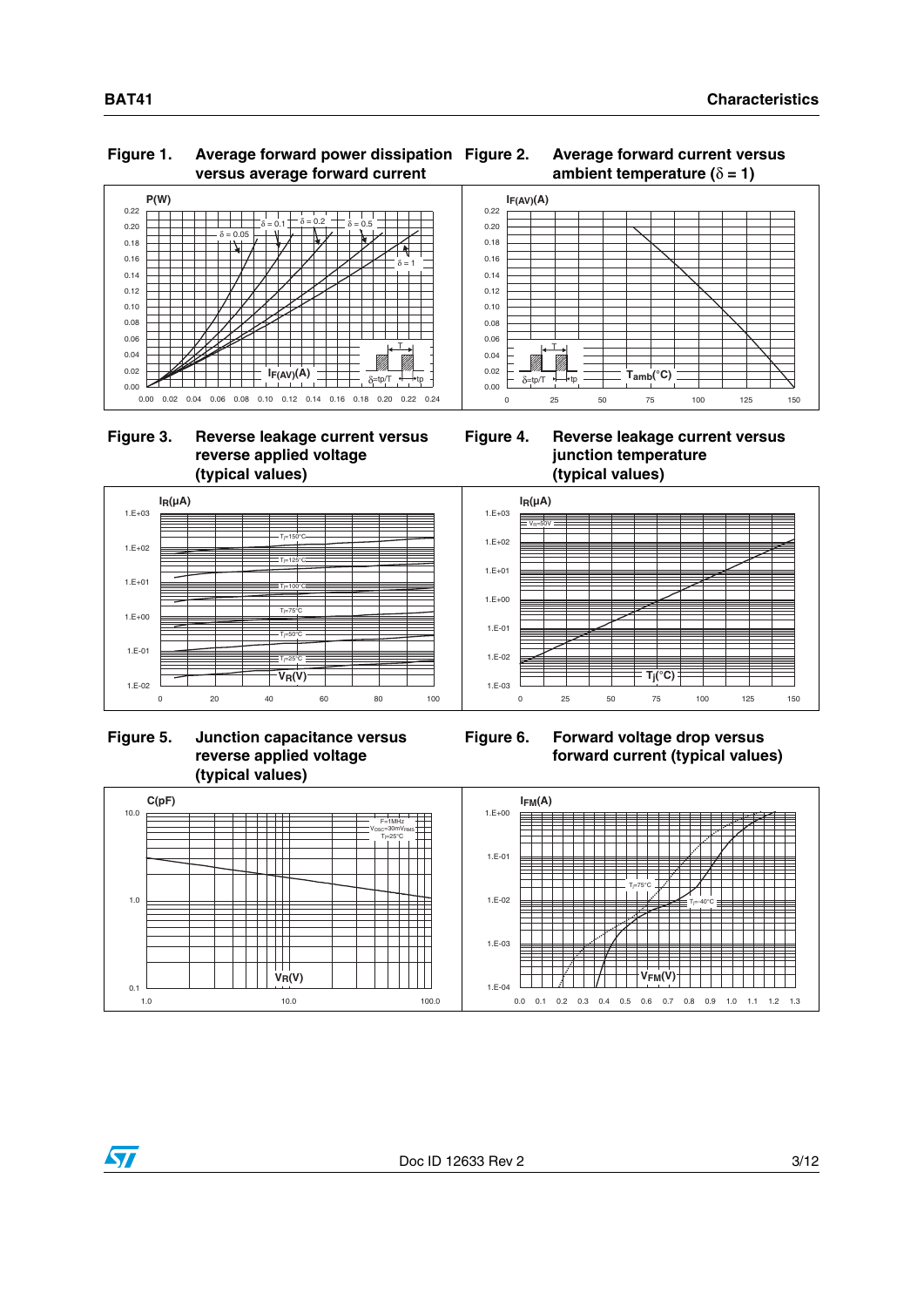### **Figure 7. Forward voltage drop versus forward current (typical values)**





**Figure 9. Relative variation of thermal impedance junction to ambient versus pulse duration**

**Figure 10. Relative variation of thermal impedance junction to ambient versus pulse duration**



**Figure 11. Thermal resistance junction to ambient versus copper surface under each lead**



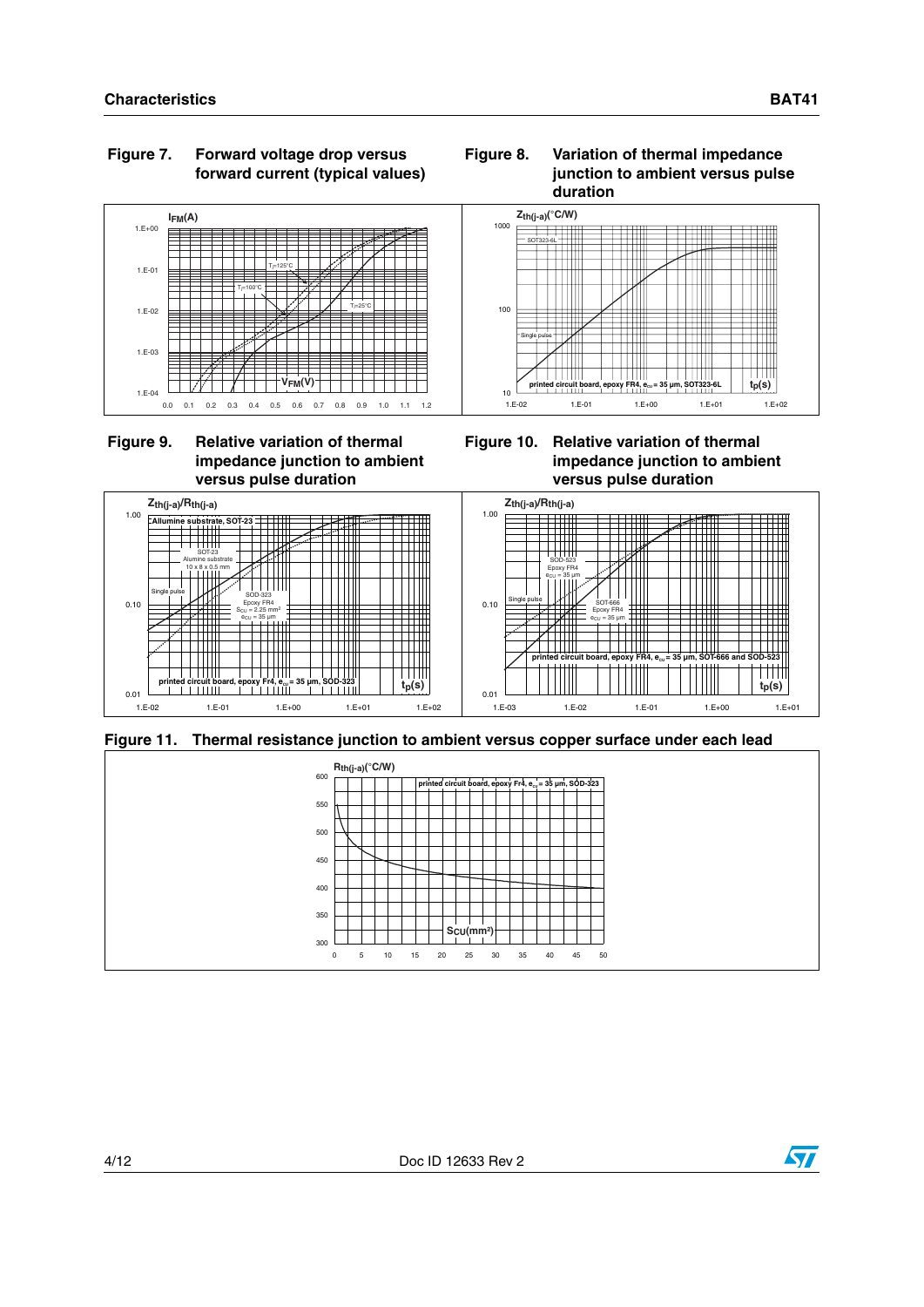## **2 Ordering information scheme**

### **Figure 12. Ordering information scheme**



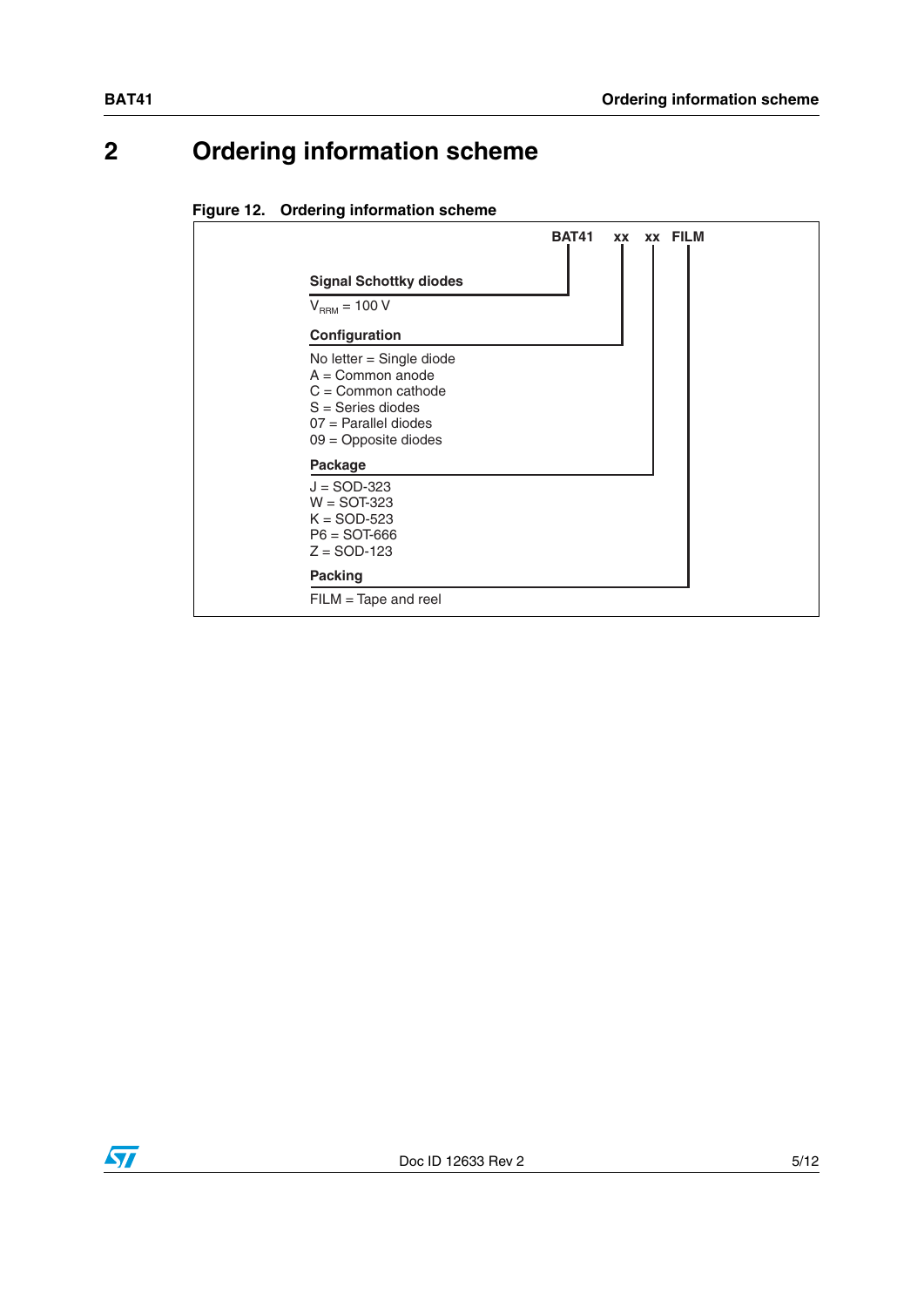## **3 Package information**

- Epoxy meets UL94, V0
- Lead-free packages

In order to meet environmental requirements, ST offers these devices in different grades of ECOPACK® packages, depending on their level of environmental compliance. ECOPACK® specifications, grade definitions and product status are available at: **www.st.com**. ECOPACK® is an ST trademark.

Table 6. **Table 6. SOD-123 dimensions**



**Figure 13. SOD-123 footprint (dimensions in mm)**



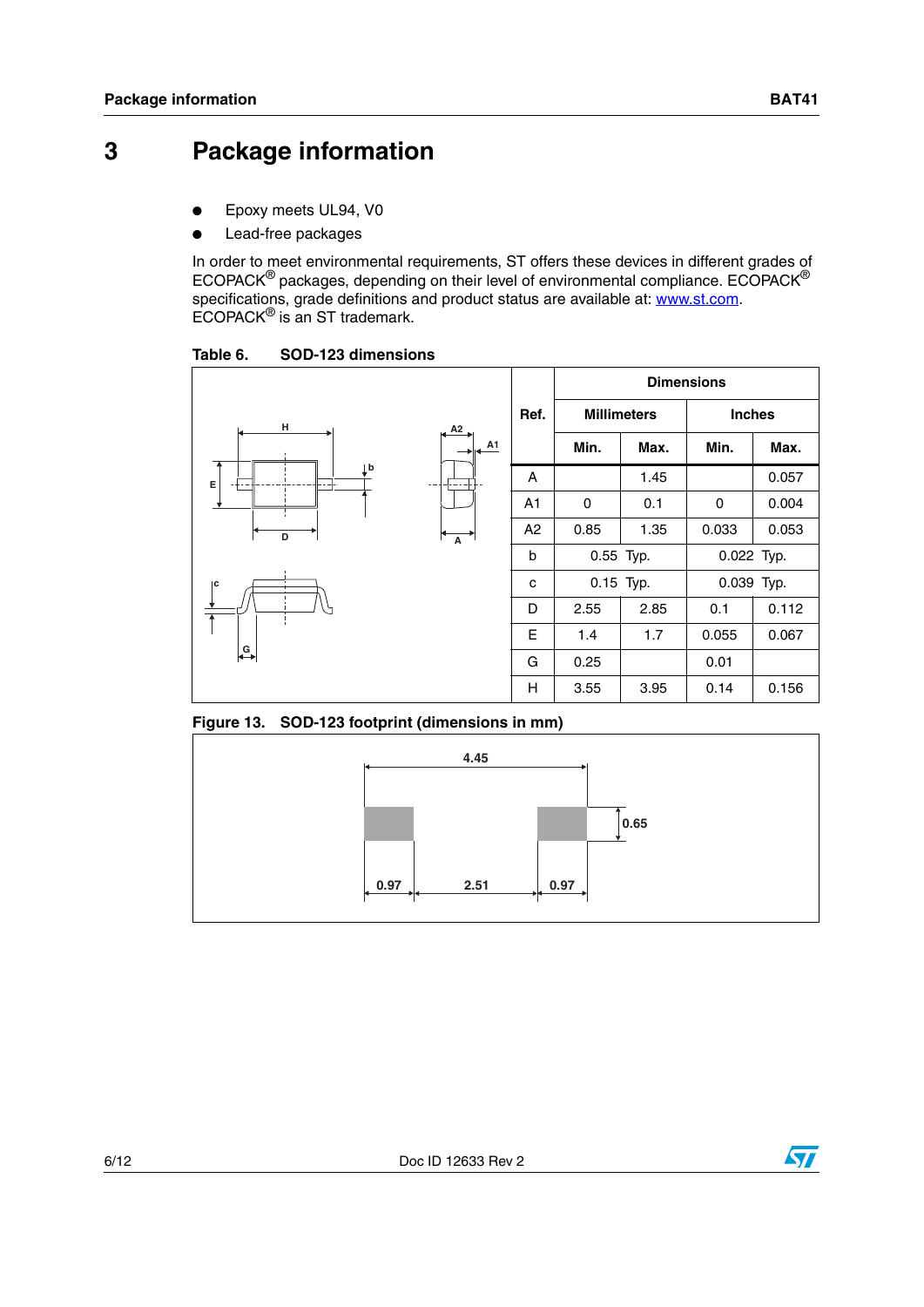**Ref. Dimensions Millimeters Inches Min.** | Max. | Min. | Max. A 1.17 0.046 A1 0 0.1 0 0.004 b  $\vert$  0.25  $\vert$  0.44  $\vert$  0.01  $\vert$  0.017 c 0.1 0.25 0.004 0.01  $D$  1.52 1.8 0.06 0.071  $E$  1.11 1.45 0.044 0.057  $H$  2.3 2.7 0.09 0.106  $L$  0.1 0.46 0.004 0.02  $Q1$  0.1 0.41 0.004 0.016 **H b D E A1 A L c**  $\overline{ }$  **c**  $\overline{ }$  **c**  $\overline{ }$ 







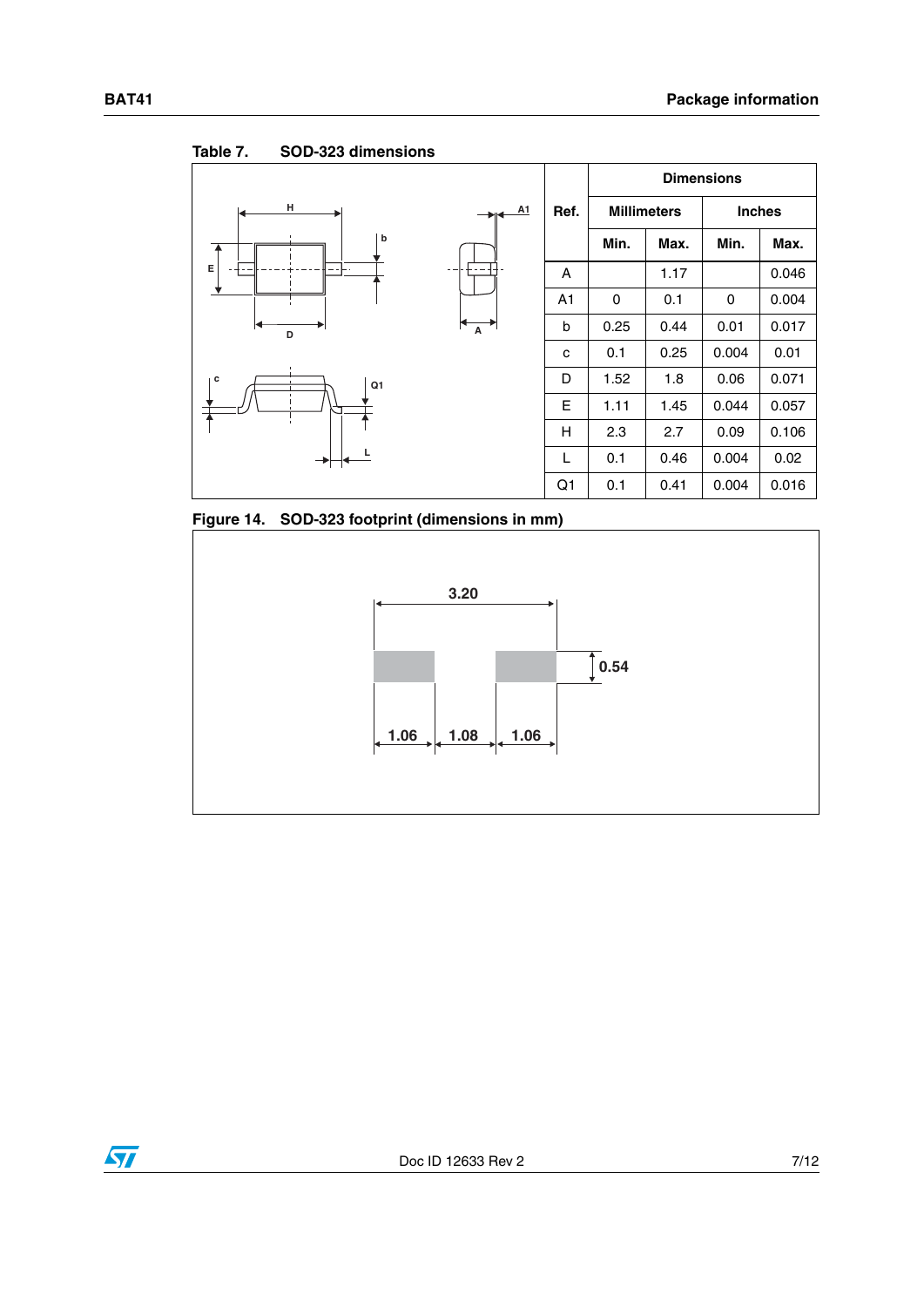| Tanic o.<br>טוטוסווסווווט ט <i>ב</i> ט-טטט  |                |                    |      |               |       |       |       |
|---------------------------------------------|----------------|--------------------|------|---------------|-------|-------|-------|
|                                             |                | <b>Dimensions</b>  |      |               |       |       |       |
| $E \oplus 0.15 \otimes C  A  B \rightarrow$ | Ref.           | <b>Millimeters</b> |      | <b>Inches</b> |       |       |       |
| E <sub>1</sub><br>$\overline{B}$            |                | Min.               | Typ. | Max.          | Min.  | Typ.  | Max.  |
| 2xb<br>D                                    | A              | 0.50               | 0.60 | 0.70          | 0.020 | 0.024 | 0.028 |
| $\bigoplus$ 0.20 (M C A B                   | E              | 1.50               | 1.60 | 1.70          | 0.059 | 0.063 | 0.067 |
| $\overline{A}$<br>$A + 8^\circ$<br>$-R0.1$  | E <sub>1</sub> | 1.10               | 1.20 | 1.30          | 0.043 | 0.047 | 0.051 |
| А<br><b>SEATING PLANE</b>                   | D              | 0.70               | 0.80 | 0.90          | 0.028 | 0.031 | 0.035 |
| $7^\circ$<br>回                              | b              | 0.25               |      | 0.35          | 0.010 |       | 0.014 |
|                                             | c              | 0.07               |      | 0.20          | 0.003 |       | 0.008 |
| — <del>→ 14 –</del> 11                      | L              | 0.15               | 0.20 | 0.25          | 0.006 | 0.008 | 0.010 |
|                                             | L1             | 0.05               |      | 0.20          | 0.002 |       | 0.008 |

Table 8 **Table 8. SOD-523 dimensions**





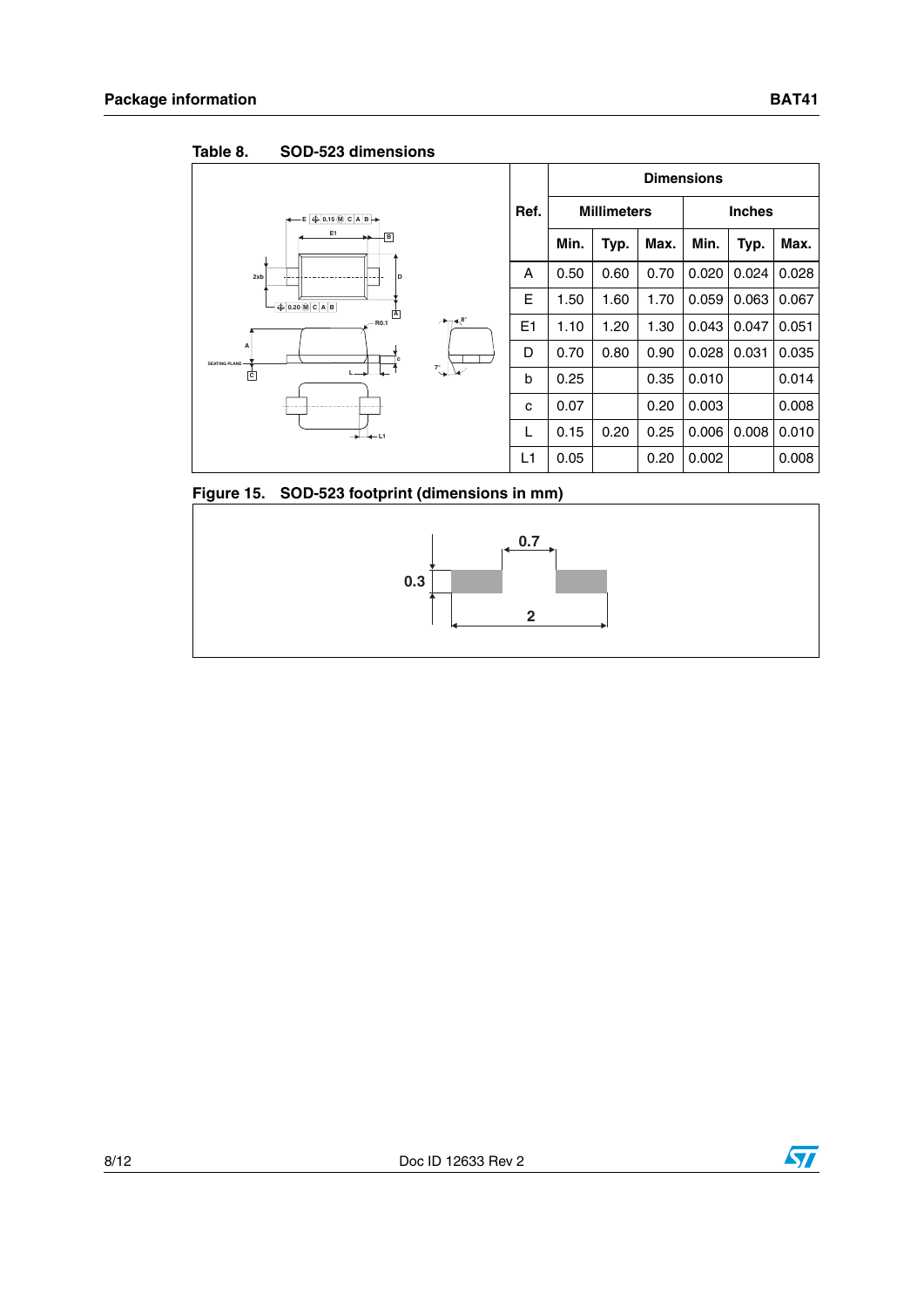### **Ref. Dimensions Millimeters Inches** Min. | Typ. | Max. | Min. | Typ. | Max.  $A \mid 0.8 \mid 1.1 \mid 0.031 \mid 0.043$ A1 0.0 0.1 0.0 0.004 b  $\vert$  0.25  $\vert$  0.4 0.010 0.016 c | 0.1 |  $\big|$  0.26 | 0.004 | | 0.010  $D$  1.8  $\vert$  2.0  $\vert$  2.2  $\vert$  0.071  $\vert$  0.079  $\vert$  0.086 E | 1.15 | 1.25 | 1.35 | 0.045 | 0.049 | 0.053 e 0.65 0.026  $H$  | 1.8 | 2.1 | 2.4 | 0.071 | 0.083 | 0.094 L 0.1 0.2 0.3 0.004 0.008 0.012 q 0 30° 0 30° **A1 A L H c**  $\frac{1}{2}$ **E D e** θ

#### Table 9. **Table 9. SOT-323 dimensions**





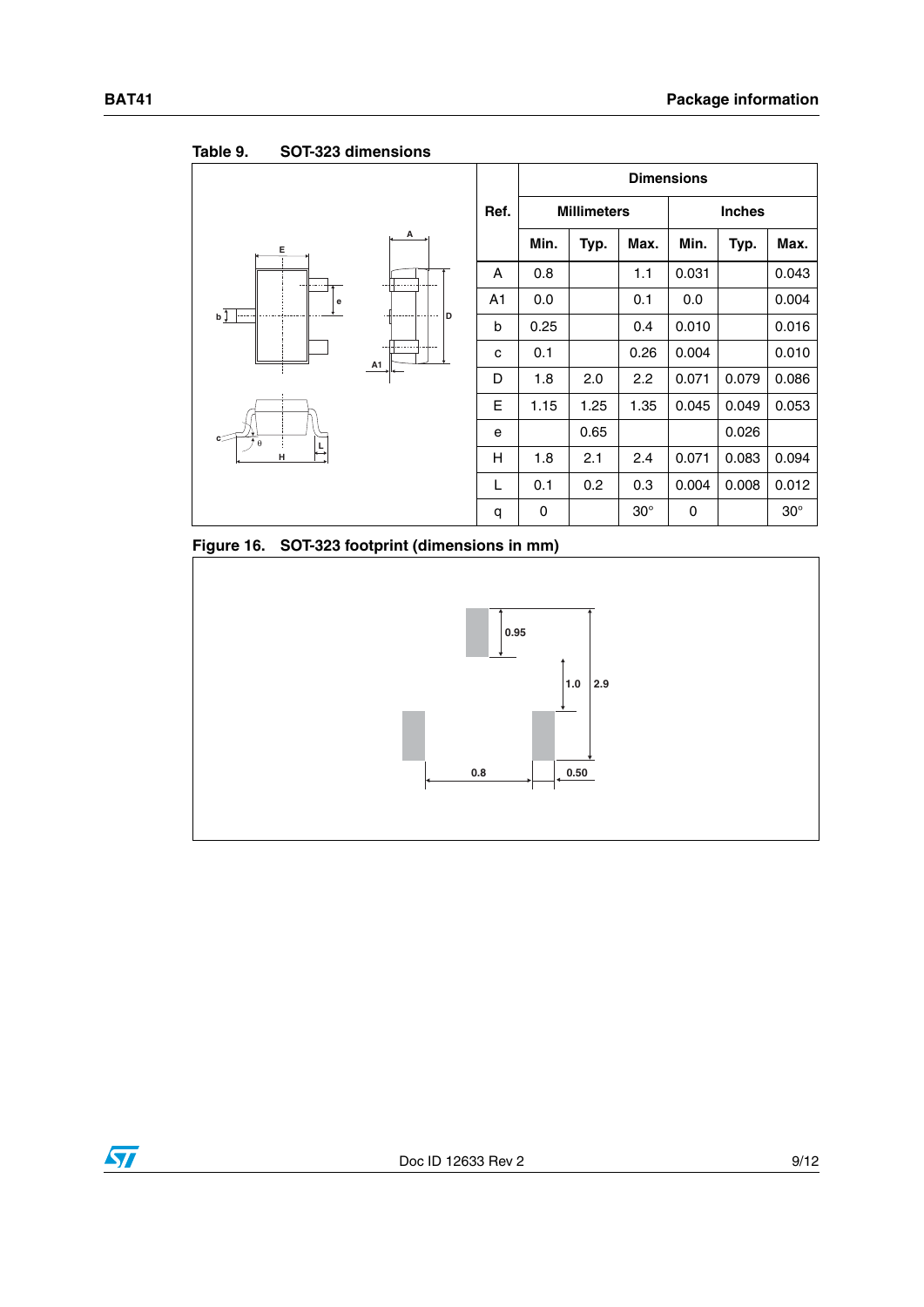

Table 10. SOT-666 dimensions

**Figure 17. SOT-666 footprint (dimensions in mm)**



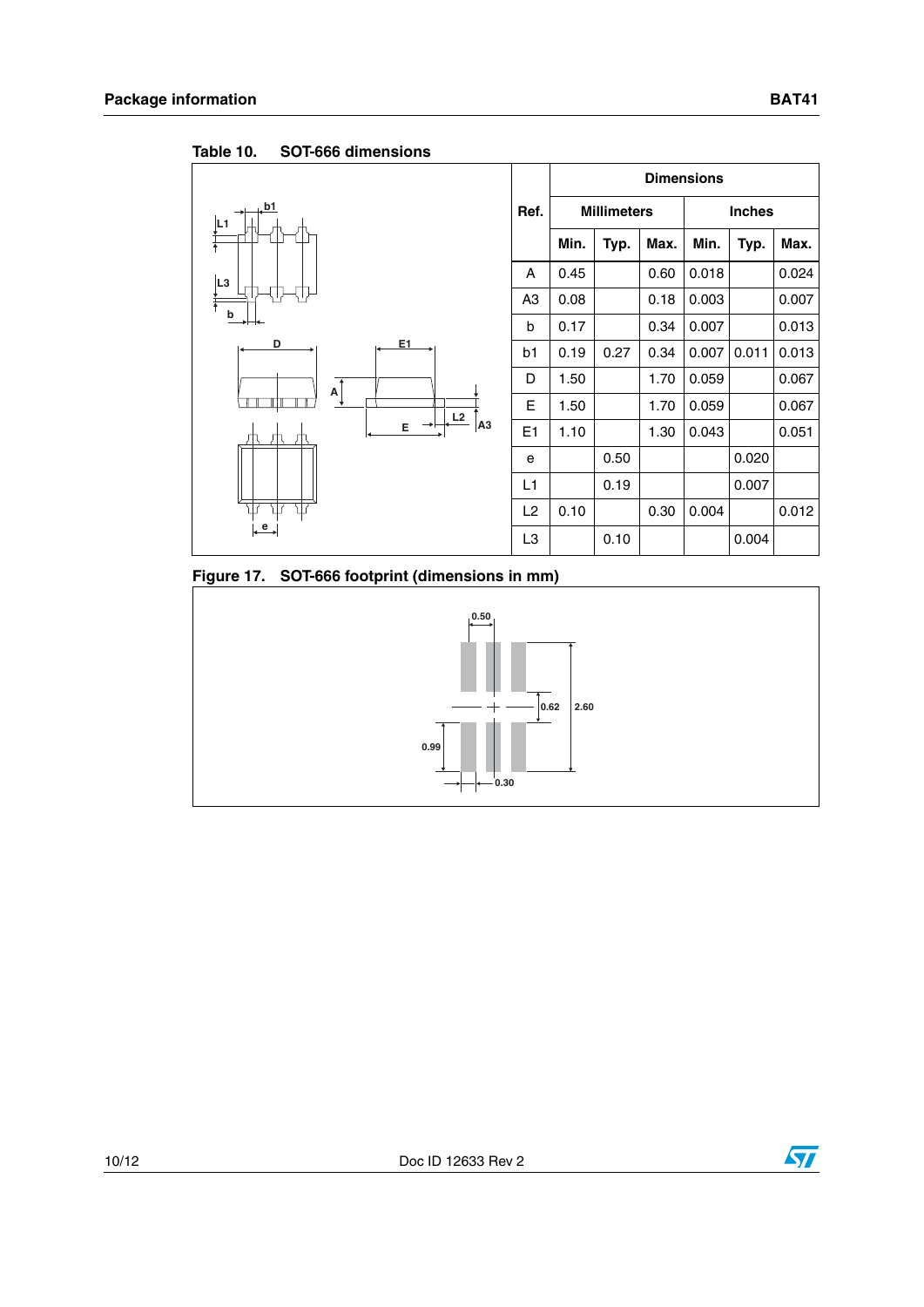# **4 Ordering information**

| Table 11. |  | <b>Ordering information</b> |
|-----------|--|-----------------------------|
|-----------|--|-----------------------------|

| Order code     | <b>Marking</b> | Package                   | Weight            | <b>Base gty</b> | Delivery mode |
|----------------|----------------|---------------------------|-------------------|-----------------|---------------|
| BAT417FILM     | Z41            | SOD-123 Single            | 10 <sub>mg</sub>  | 3000            | Tape and reel |
| BAT41WFILM     | <b>B41</b>     | SOT-323 Single            | 6 mg              | 3000            | Tape and reel |
| BAT41SWFILM    | S41            | SOT-323 Series            | 6 mg              | 3000            | Tape and reel |
| BAT41CWFILM    | C41            | SOT-323<br>Common cathode | 6 mg              | 3000            | Tape and reel |
| BAT41AWFILM    | A41            | SOT-323<br>Common anode   | 6 mg              | 3000            | Tape and reel |
| BAT41JFILM     | 41             | SOD-323 Single            | 5 <sub>mg</sub>   | 3000            | Tape and reel |
| BAT41KFILM     | 41             | SOD-523 Single            | 1.4 <sub>mg</sub> | 3000            | Tape and reel |
| BAT41-09P6FILM | O1             | SOT-666 Opposite          | 2.9 <sub>ma</sub> | 3000            | Tape and reel |
| BAT41-07P6FILM | P1             | SOT-666 Parallel          | 2.9 <sub>ma</sub> | 3000            | Tape and reel |

## **5 Revision history**

| Table 12. | <b>Document revision history</b> |  |
|-----------|----------------------------------|--|
|           |                                  |  |

| Date        | <b>Revision</b> | <b>Changes</b>                                |
|-------------|-----------------|-----------------------------------------------|
| 08-Aug-2006 |                 | Initial release.                              |
| 12-Oct-2009 | 0               | Updated Table 8 quote "L1" from 0.10 to 0.05. |